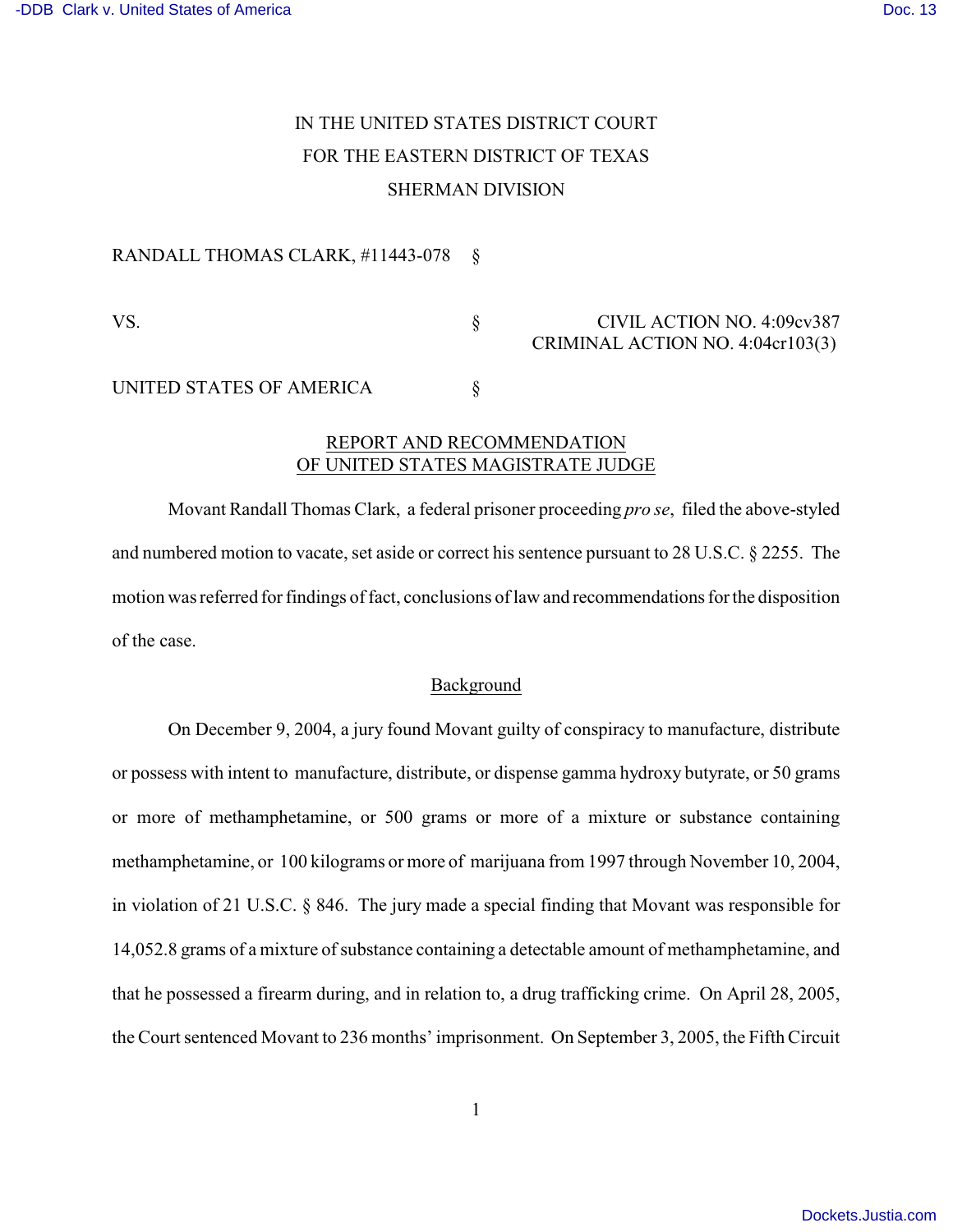Court of Appeals affirmed Movant's conviction and sentence. *United States v. Clark*, 289 Fed

Appx. 44 ( $5^{th}$  Cir. 2008).

In the present § 2255 motion, Movant asserts he is entitled to relief based on numerous claims of ineffective assistance of counsel. The Government filed a Response, asserting that Movant's issues are without merit. Movant did not file a Reply.

## Statement of Facts

The Fifth Circuit Court of Appeals summarized the facts of the case in its opinion:

Randall Thomas Clark and Steve Martin claim a number of errors related to their convictions and sentences for conspiring to distribute and possess with intent to distribute methamphetamine. In particular, Martin alleges a violation of the Speedy Trial Act, challenges the sufficiency of the evidence for his conviction, urges that the trial court abused its discretion in failing to give a requested jury instruction, and faults the district court's sentence. Clark asserts that the trial court's jury instructions were improper, and claims prejudice from allegedly incorrect applications of the United States Sentencing Guidelines and the factors set forth in 18 U.S.C. § 3553(a) (2003). Finding no error, we affirm.

#### I. Background

Clark, Martin, and seven co-defendants were indicted by a federal grand jury with conspiring to distribute and possess with intent to distribute over 500 grams of a mixture containing methamphetamine from approximately 1997 until 2004. Martin was also charged with being a felon in possession of a firearm. At trial, the government presented testimony from law enforcement officers and cooperating defendants alleging a criminal organization through which co-conspirator Sergio Solisimported large amounts of methamphetamine from Mexico, and distributed the narcotic to individuals including Clark and co-defendant Michael Holland.

Solistestified that he provided Clark half-pound amounts of methamphetamine every week for three or four months, and witnessed Holland sell Clark four-ounce quantities of methamphetamine on at least ten occasions.<sup>FN1</sup> Solis also claimed that Clark participated in the transportation of six pounds of methamphetamine from Mexico in 2002, and stored one to four pounds of methamphetamine five or six times. In all, the government urged that Clark was responsible for no less than 14,052.8 grams of a mixture including methamphetamine.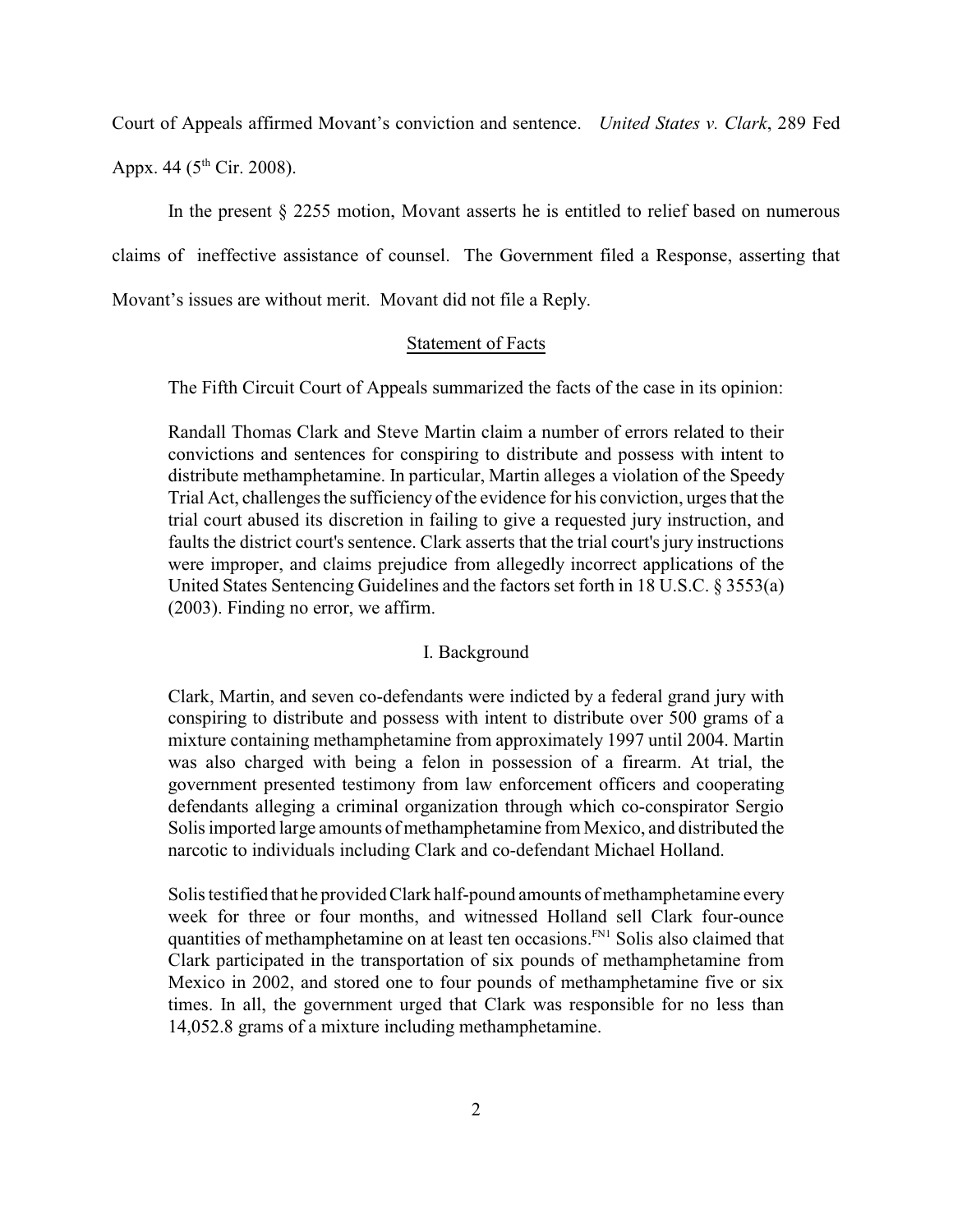FN1. Testimony at trial indicated that one to two ounces would be "dealer quantities."

. . .

The trial court instructed the jurors about the elements necessary to prove a drug trafficking conspiracy, largely adopting the language of Fifth Circuit Pattern Jury Charge 2.89. However, the court denied Martin's request for a "buyer-seller" instruction, which would have indicated that a defendant cannot be convicted of conspiracy based solely on evidence of being a buyer or seller of narcotics. The court submitted a special verdict form, asking the jury to "determine the quantity of methamphetamine or a mixture or substance containing a detectable amount of methamphetamine, if any, attributable to each defendant." The jury found Clark, Martin, and another co-defendant guilty of the narcotics conspiracy, and convicted Martin of being a felon in possession of a firearm. Clark was held responsible for 14,052.8 grams of a mixture or substance containing a detectable amount of methamphetamine; 6,224.4 grams was attributed to Martin; and their co-defendant was deemed responsible for 597.9 grams.

At Clark's and Martin's sentencings, the trial court adopted the findings of fact contained in the Presentence Investigation Reports, which included as relevant conduct the methamphetamine amounts determined by the trial jury. Overruling Clark's objection, the court explained:

Of course, one of your objections is about the quantity of the drugs. The jury heard all of that evidence and the jury made a finding about the quantity of drugs that this Defendant was responsible for and I cannot fault the jury's finding in that regard. I think the evidence supported it.

Based on the drug quantity, the district court calculated a Guidelines sentencing range of 292 to 365 months imprisonment for Clark. However, the court imposed a below-Guidelines sentence of 236 months imprisonment, explaining that it was reasonable considering "all of the factors" of 18 U.S.C. § 3553(a), particularly Clark's age and the small likelihood of recidivism upon release from prison. . . .

*Clark*, 289 Fed Appx. at 44-48.

## Federal Habeas Corpus Relief

As a preliminary matter, it should be noted that a  $\S 2255$  motion is "fundamentally different

from a direct appeal." *United States v. Drobny*, 955 F.2d 990, 994 (5th Cir. 1992). A movant in a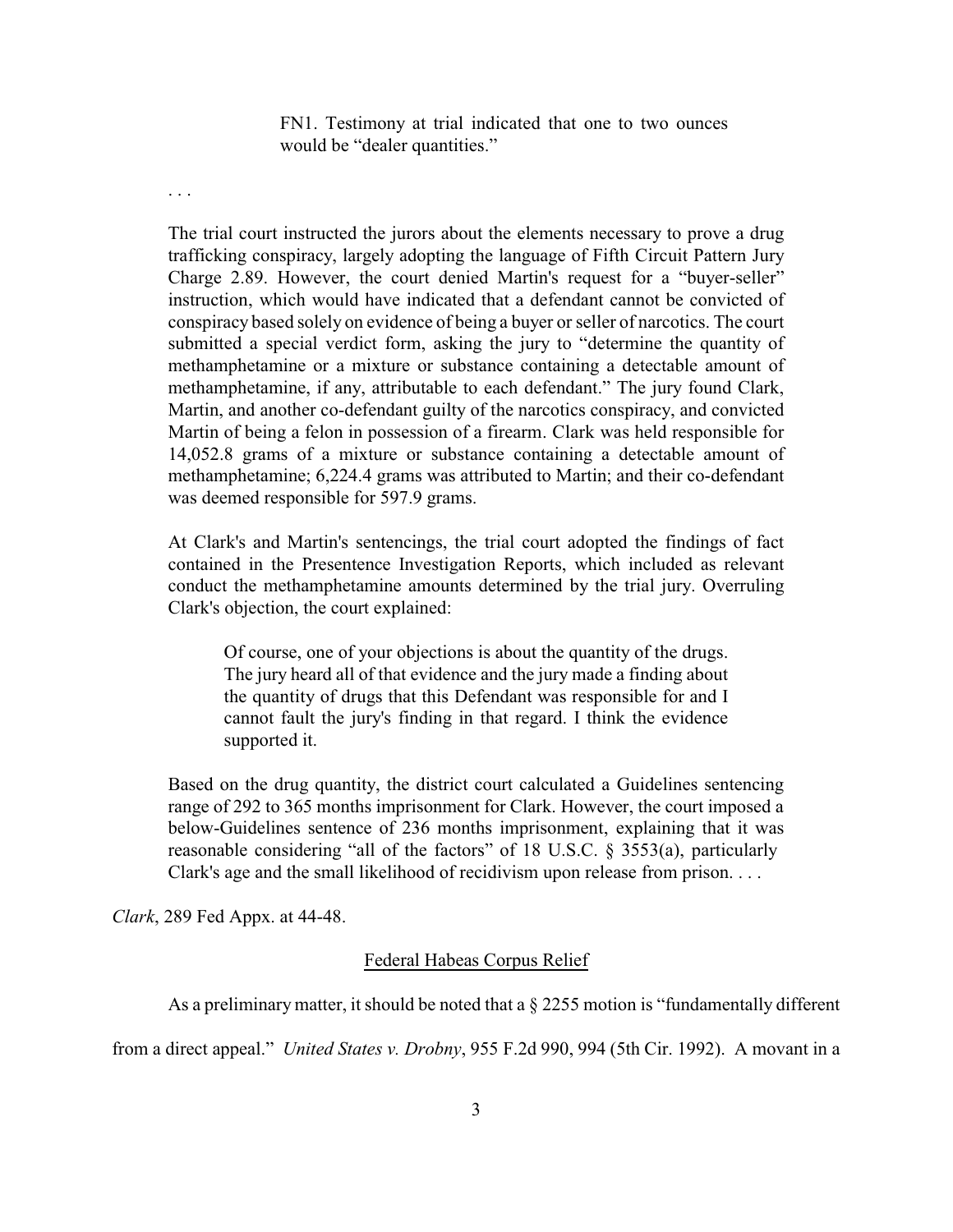§ 2255 proceedingmay not bring a broad based attack challenging the legality of the conviction. The range of claims that may be raised in a § 2255 proceeding is narrow. A "distinction must be drawn between constitutional or jurisdictional errors on the one hand, and mere errors of law on the other." *United States v. Pierce*, 959 F.2d 1297, 1300-1301 (5th Cir. 1992) (*citations omitted*). A collateral attack is limited to alleging errors of "constitutional or jurisdictional magnitude." *United States v. Shaid*, 937 F.2d 228, 232 (5th Cir. 1991).

## Ineffective Assistance of Counsel - Trial and Appeal

Movant presents numerous issues asserting he is entitled relief due to the ineffectiveness of both his trial and appellate counsel.

#### Legal Standard

A movant who seeks to overturn his conviction on the grounds of ineffective assistance of counsel must prove his entitlement to relief by a preponderance of the evidence. *James v. Cain*, 56 F.3d 662, 667 ( $5<sup>th</sup>$  Cir. 1995). In order to succeed on a claim of ineffective assistance of counsel, a movant must show that "counsel's representation fell below an objective standard of reasonableness," with reasonableness judged under professional norms prevailing at the time counsel rendered assistance. *Strickland v. Washington*, 466 U.S. 668, 688, 104 S. Ct. 2052, 2065, 80 L. Ed.2d 864 (1984). The standard requires the reviewing court to give great deference to counsel's performance, strongly presuming counsel exercised reasonable professional judgment. 466 U.S. at 690, 104 S. Ct. at 2066. The right to counsel does not require errorless counsel; instead, a criminal defendant is entitled to reasonably effective assistance. *Boyd v. Estelle*, 661 F.2d 388, 389 (5th Cir. 1981). *See also Rubio v. Estelle*, 689 F.2d 533, 535 (5th Cir. 1982); *Murray v. Maggio*, 736 F.2d 279 (5th Cir. 1984). Secondly, the movant "must show that there is a reasonable probability that,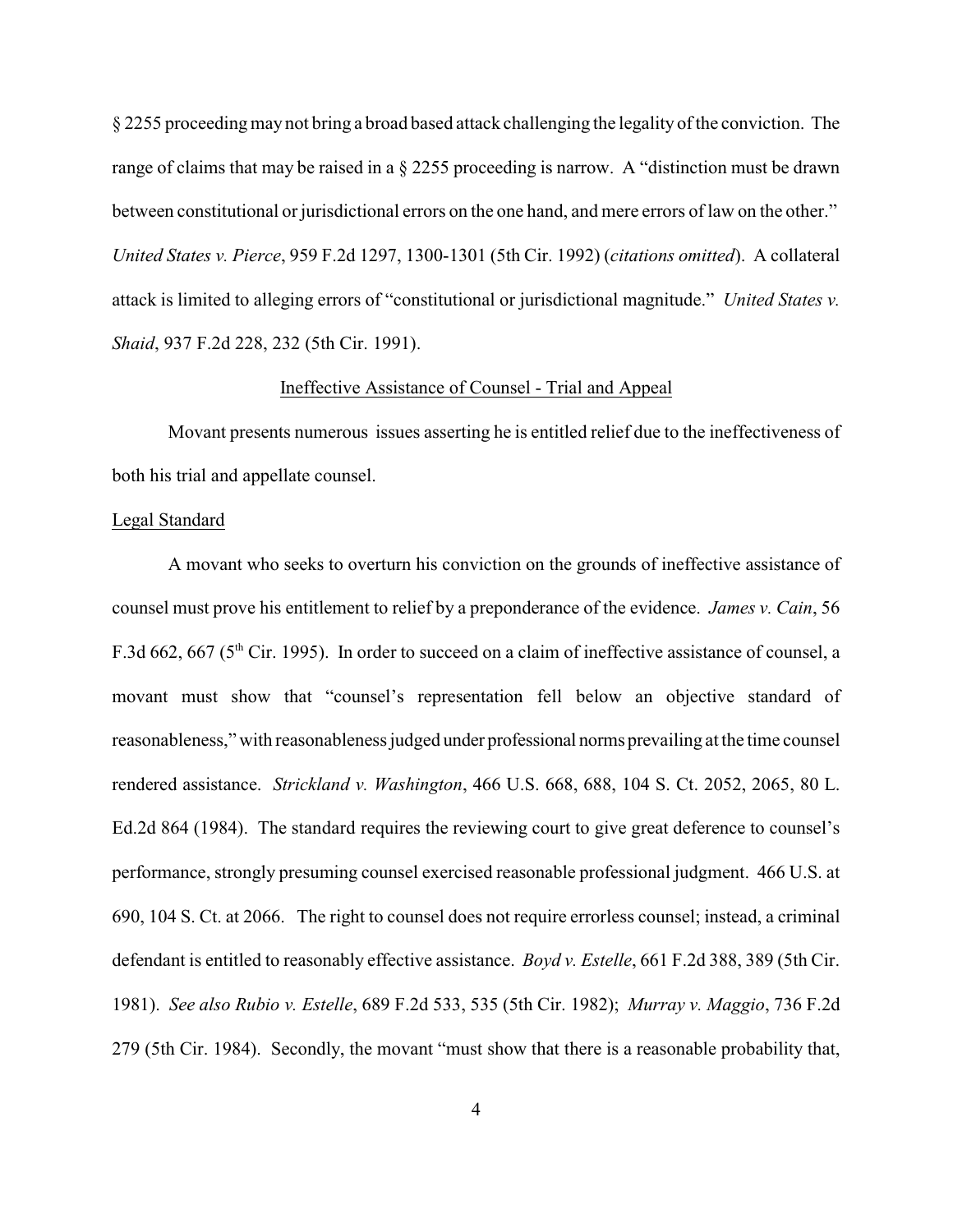but for counsel's unprofessional errors, the result of the proceeding would have been different. A reasonable probability is a probability sufficient to undermine confidence in the outcome." *Strickland*, 466 U.S. at 694, 104 S. Ct. at 2068. Movant must "affirmatively prove," not just allege, prejudice. *Id*., 466 U.S. at 693, 104 S. Ct. at 2067. If he fails to prove the prejudice component, the court need not address the question of counsel's performance. *Id*., 466 U.S. at 697, 104 S. Ct. 2052.

The Fifth Circuit has held that to prevail on a claim of ineffective assistance of counsel on appeal, the petitioner must make a showing that had counsel performed differently, there would have been revealed issues and arguments of merit on the appeal. *Sharp v. Puckett*, 930 F.2d 450, 453 (5<sup>th</sup>) Cir. 1991), *citing Strickland v. Washington*, 466 U.S. 668, 687, 104 S. Ct. 2052, 2065, 80 L. Ed.2d 864 (1984). In a counseled appeal after conviction, the key is whether the failure to raise an issue worked to the prejudice of the defendant. *Sharp*, 930 F.2d at 453. This standard has been affirmed by the Supreme Court. *See Smith v. Robbins*, 528 U.S. 259, 285, 120 S. Ct. 746, 764, 145 L. Ed.2d 756 (2000) (holding that the petitioner must first show that his appellate attorney was objectively unreasonable in failing to find arguable issues to appeal, and also a reasonable probability that, but for his counsel's unreasonable failure to file a merits brief raising these issues, he would have prevailed on his appeal). *See also Williams v. Taylor*, 529 U.S. 362, 120 S. Ct. 1495, 146 L. Ed.2d 389 (2000); *Briseno v. Cockrell*, 274 F.3d 204, 207 (5<sup>th</sup> Cir. 2001).

Furthermore, an appellate counsel's failure to raise certain issues on appeal does not deprive an appellant of effective assistance of counsel where the petitioner did not show trial errors with arguable merit. *Hooks v. Roberts*, 480 F.2d 1196, 1198 (5<sup>th</sup> Cir. 1973). Appellate counsel is not required to consult with his client concerning the legal issues to be presented on appeal. *Id*. at 1197. An appellate attorney's duty is to choose among potential issues, using professional judgment as to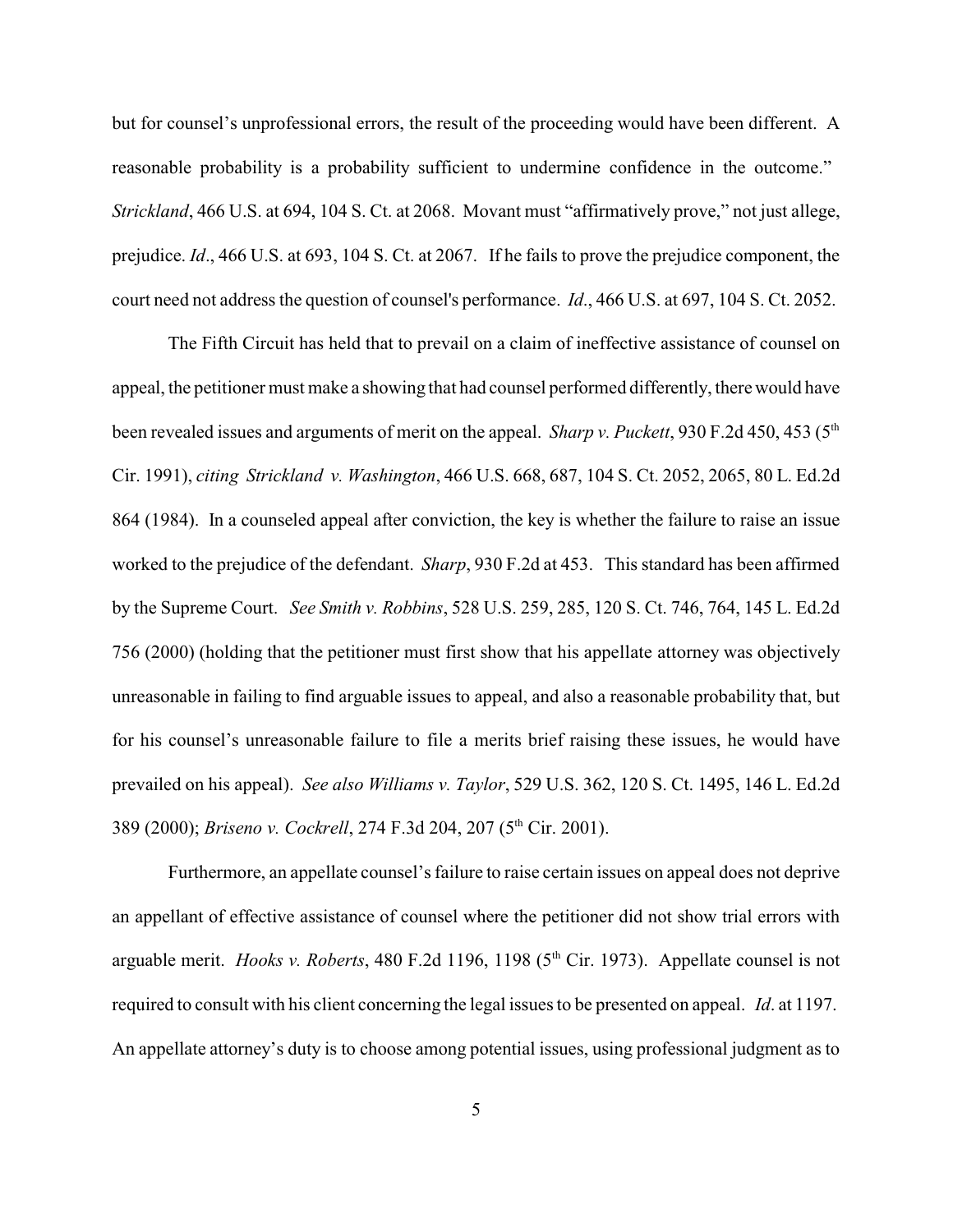their merits – every conceivable issue need not be raised on appeal. *Jones v. Barnes*, 463 U.S. 745, 749, 103 S. Ct. 3308, 3311-12, 77 L. Ed.2d 987 (1983).

#### Discussion

Movant alleges the following issues based on his trial counsel's ineffectiveness:

- 1. Failed to offer a recommendation as to whether to plead guilty;
- 2. Failed to discuss discovery material before trial;
- 3. Failed to raise "antagonistic" defenses as they related to a defense motion to sever;
- 4. Coerced Movant to go to trial by stating that a guilty plea would eliminate the right to appeal;
- 5. Failed to discuss with Movant that a guilty plea would allow him to argue for acceptance of responsibility points;
- 6. Advised Movant not to testify at trial;
- 7. Gave Movant conflicting advice about the need to worry about a gun charge because the Government did not file it on time;
- 8. Failed to enter into plea negotiations concerning the gun enhancement, causing Movant to receive a "gun enhancement;"
- 9. Failed to object to the Court's instruction on the "requisite standard of proof;"
- 10. Failed to object to prejudicial chart information displayed to the jury;
- 11. Failed to adequately cross-examine Solis regarding conflicting statements by his girlfriend, Ana;
- 12. Failed to emphasize false statements by Solis revealed by testimony of another witness;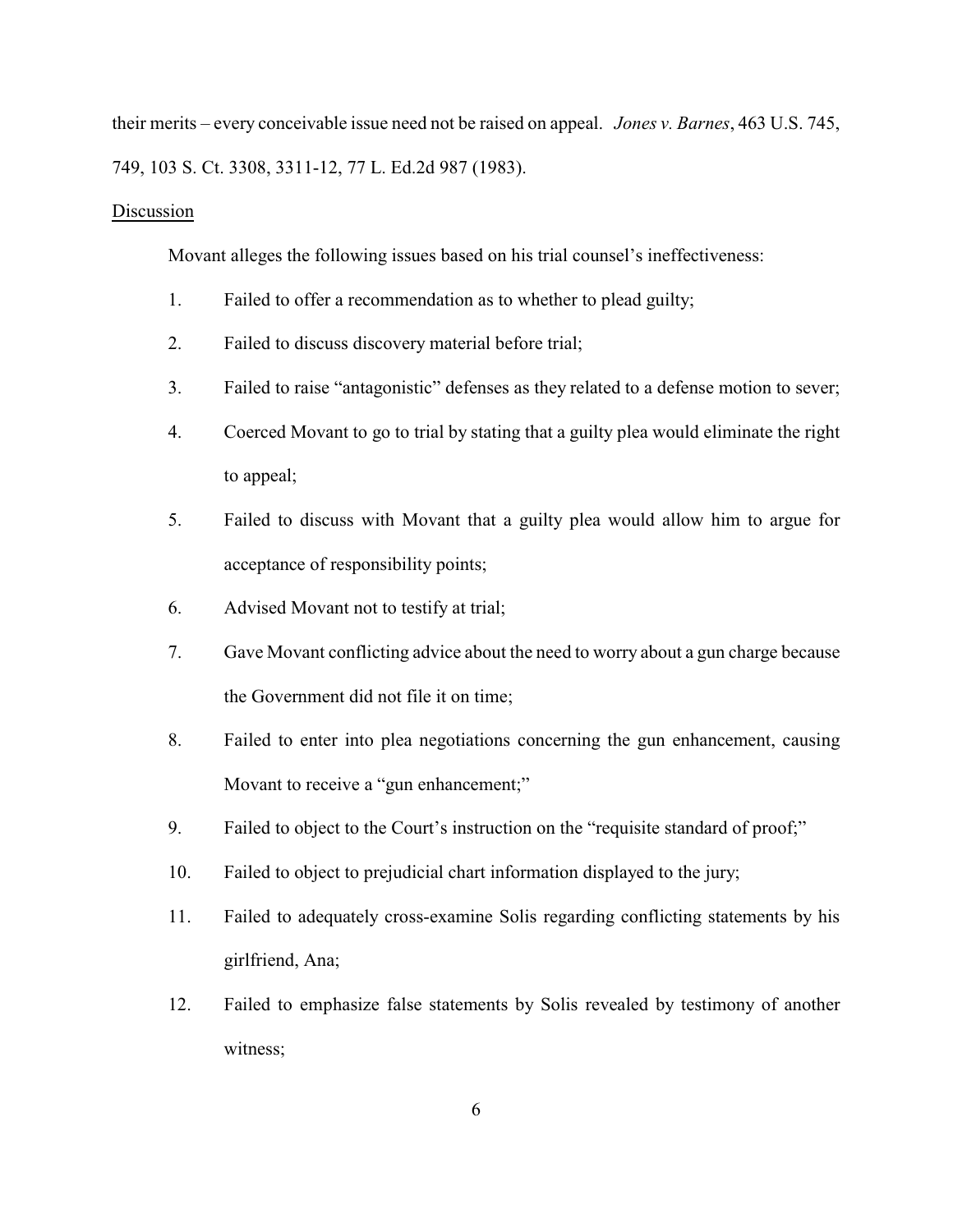- 13. Failed to inform juryduring cross-examination that the auto rental agreement was not signed by Movant;
- 14. Failed to cross-examine Holland as to when he began using drugs;
- 15. Failed to follow Movant's instructions to cross-examine Carney to establish that Movant had never acted as a debt collector;
- 16. Failed to properly object to the Government's alleged manipulation of the charging instruments, allegedly resulting in Movant's co-defendants being treated differently than Movant;
- 17. Failed to bring the issue of Movant's substantial assistance to the Court's attention concerning the trip across the border;
- 18. Failed to object to the Government's alleged bad faith characterization of the smuggling even without crediting Movant with cooperation; and
- 19. Failed to call specific witnesses requested by Movant.

Movant then claims that his appellate counsel was ineffective when he failed to raise on appeal:

- 1. Alleged prosecutorial misconduct;
- 2. Alleged misstatement concerning the burden of proof;
- 3. Alleged prejudicial joinder of Clark and his co-defendant's trial; and
- 4. Conflict of interest of counsel by acting both as trial and appellate counsel.

In this case, Movant brings this lengthy list of counsel's alleged failures, yet he presents no evidence from the record or otherwise to support his claims. He simply utters his complaints and then cites to general caselaw. Conclusory claims are insufficient to entitle a habeas corpus petitioner to relief. *United States v. Woods*, 870 F.2d 285, 288 (5<sup>th</sup> Cir. 1989); *Schlang v. Heard*, 691 F.2d 796,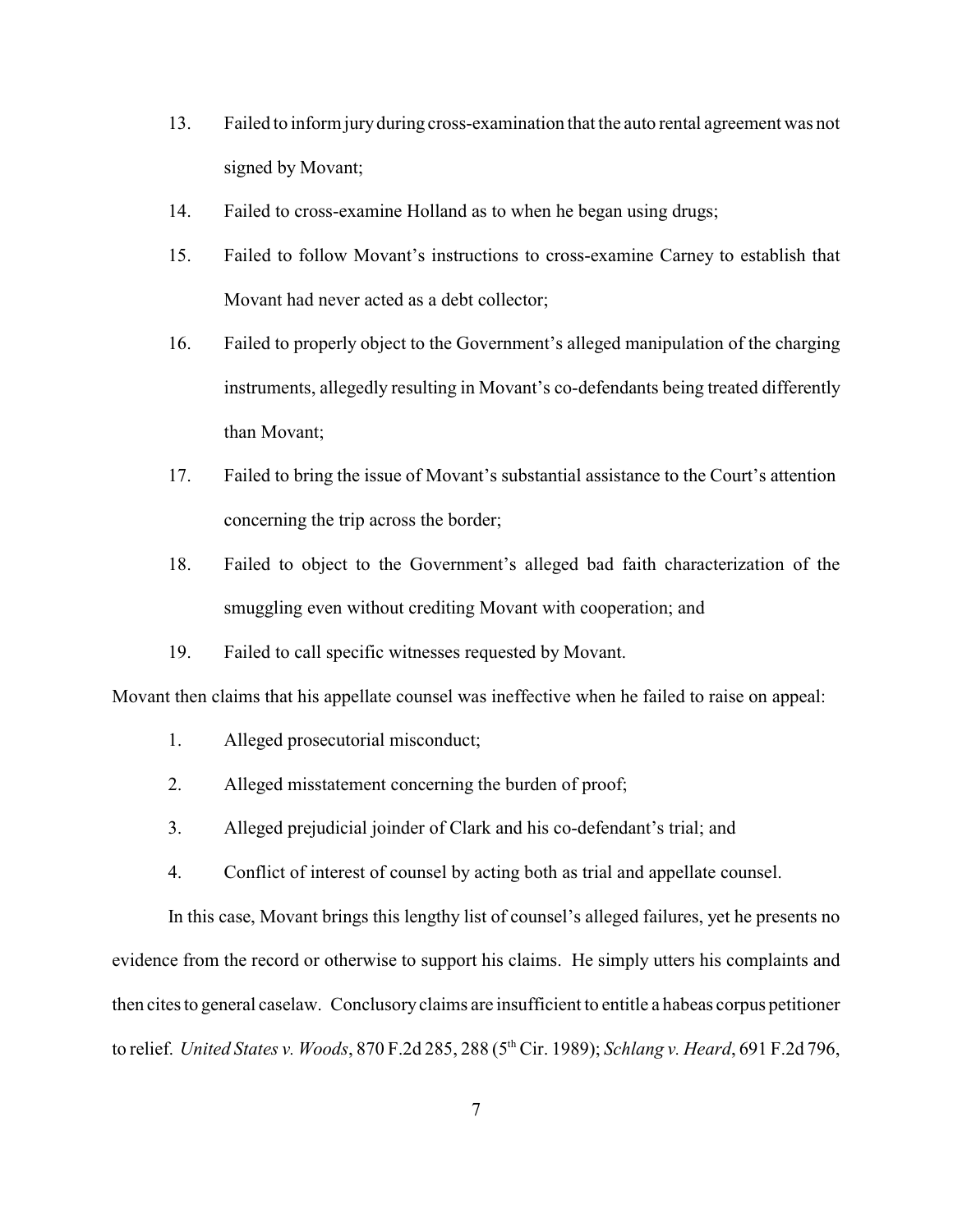$7.99$  ( $5<sup>th</sup>$  Cir. 1982). Movant presents no specifics concerning his allegations. His claims are generally vague and conclusory. He presents no affidavits or documentary evidence in support. He has wholly failed to properly present his issues to this Court for consideration. *Id*. Conclusory allegations are insufficient to merit habeas relief. *See Anderson v. Collins*, 18 F.3d 1208, 1221 (5<sup>th</sup>) Cir. 1994) (court cannot even begin to analyze claim of ineffective assistance of counsel without affirmative showing of missing evidence or testimony); *Barnard v. Collins*, 958 F.2d 634, 642 n. 11 (5<sup>th</sup> Cir. 1992), *cert. denied*, 506 U.S. 1057, 113 S. Ct. 990, 122 L. Ed.2d 142 (1993) (habeas petitioner must show how alleged errors and omissions were constitutionally deficient). Movant's claims are subject to denial on this basis alone. However, the Court will provide a general discussion of his claims in the interest of justice.

Movant is correct in his assertion that counsel is required to investigate his case. However, a defendant who alleges a failure to investigate must allege with specificity what the investigation would have revealed and how it would have altered the outcome of the trial. *Gray v. Lucas*, 677 F.2d 1086, 1093 ( $5<sup>th</sup>$  Cir. 1982). Movant has provided no evidence showing with specificity what further or different investigation would have revealed and how it would have altered the outcome of the trial. *Id*. He has likewise failed to show that counsel failed to adequately communicate with him. *Id*.

Movant complains about his counsel's advice on pleading guilty versus going to trial. When a movant is complaining about counsel's advice as to plead guilty, the movant must prove that, but for his counsel's allegedly incorrect advice, he would have insisted on going to trial. *Hill v. Lockhart*, 474 U.S.52, 58-59, 106 S. Ct. 366, 370, 88 L. Ed.2d 203 (1985). Here, Movant is complaining about the opposite – that counsel did not advise him to plead guilty. However, he has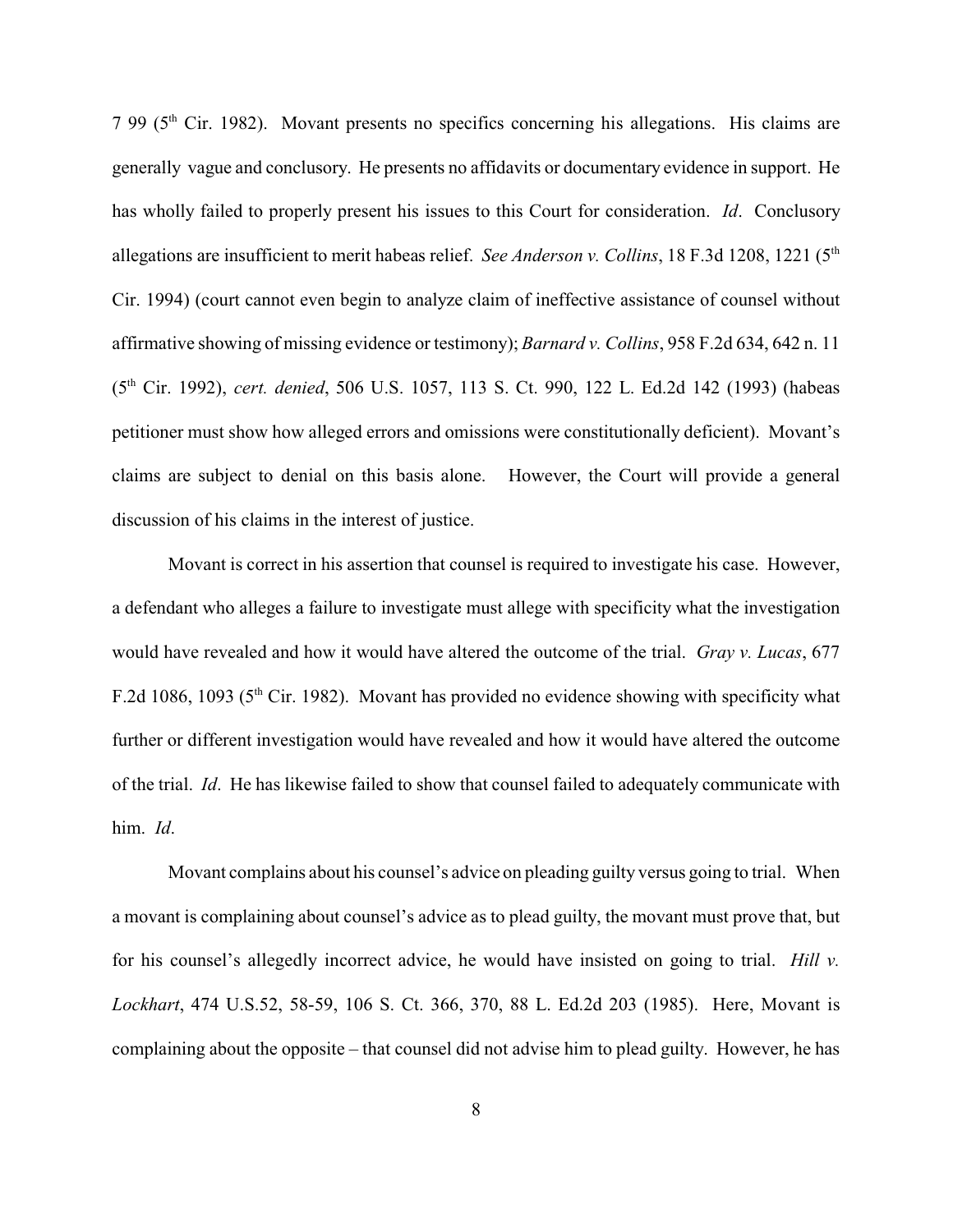not shown, but for his counsel's advice, that he would have pleaded guilty. Simply alleging error and/or prejudice is insufficient.

Furthermore, as it concerns counsel's failure to call certainwitnesses,"complaints of uncalled witnesses are not favored, because the presentation of testimonial evidence is a matter of trial strategy and because allegations of what a witness would have testified are largely speculative." *Buckelew v. United States*, 575 F.2d 515, 521 (5th Cir.1978). Further, the presentation of witness testimony is essentially strategy and, thus, within the trial counsel's domain. *Alexander v. McCotter*, 775 F.2d 595, 602 (5th Cir.1985). A petitioner must overcome a strong presumption that his counsel's decision in not calling a particular witness was a strategic one. *Murray v. Maggio, Jr.*, 736 F.2d 279, 282 ( $5<sup>th</sup>$  Cir. 1984). Where "the only evidence of a missing witness's testimony is from the defendant," claims of ineffective assistance are viewed with great caution. *United States v. Cockrell*, 720 F.2d 1423, 1427 (5th Cir.1983), *cert. denied*, 467 U.S. 1251, 104 S. Ct. 3534, 82 L. Ed.2d 839 (1984). Moreover, to succeed on the claim, Petitioner must have shown that had counsel investigated, he would have found witnesses to support the defense, that such witnesses were available, and had counsel located and called these witnesses, their testimony would have been favorable and they would have been willing to testify on Petitioner's behalf. *Alexander*, 775 F.2d at 602; *Gomez v. McKaskle*, 734 F.2d 1107, 1109-10 (5<sup>th</sup> Cir. 1984), *cert. den.*, 469 U.S. 1041 (1984). Conclusory claims are insufficient to entitle a habeas corpus petitioner to relief. *United Woods*, 870 F.2d at 288; *Schlang*, 691 F.2d at 799.

Movant has presented no evidence showing that any individual from his list of potential witnesses was willing and able to testify on his behalf. Further, he has provided no evidence showing what the substance of their testimony would have been. *Alexander*, 775 F.2d at 602;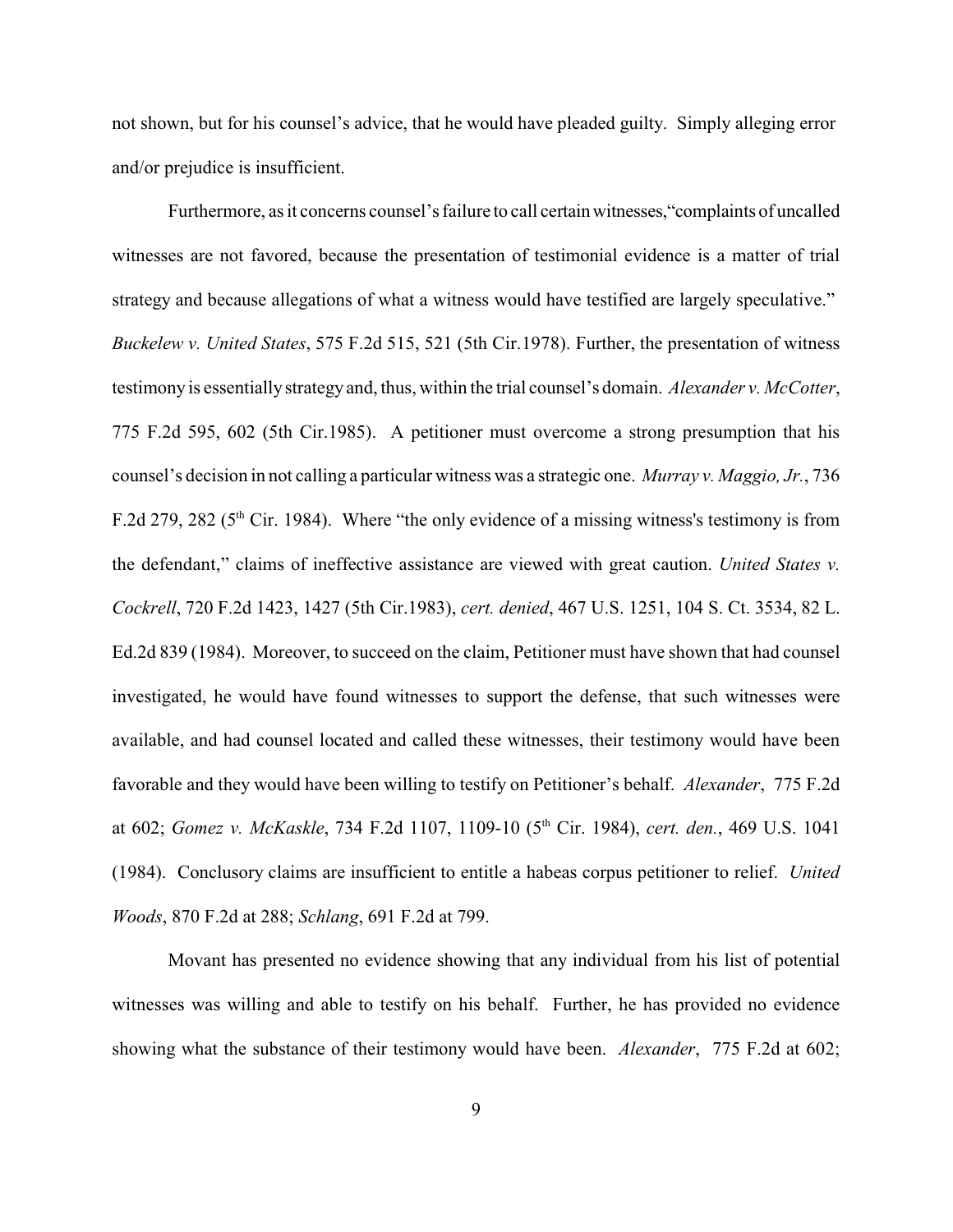*Gomez v. McKaskle*, 734 F.2d at 1109-10. He also has not shown that the decision not to call the witnesses was not trial strategy. Conclusory claims are insufficient to entitle a habeas corpus petitioner to relief. *Woods*, 870 F.2d at 288; *Schlang*, 691 F.2d at 799. Unsupported assertions are not sufficient to overcome the strong presumption that the decision to not call the witnesses was not a trial strategy. *Alexander*, 775 F.2d at 602; *Murray*, 736 F.2d at 282.

Movant complains of his counsel's failure to object several times. A failure to object does not constitute deficient representation unless a sound basis exists for objection. *See Emery v. Johnson*, 139 F.3d 191, 198 (5<sup>th</sup> Cir. 1997) (a futile or meritless objection cannot be grounds for a finding of deficient performance). Even with such a basis, however, an attorneymayrender effective assistance despite a failure to object when the failure is a matter of trial strategy. *See Burnett v. Collins*, 982 F.2d 922, 930 ( $5<sup>th</sup>$  Cir. 1993) (noting that a failure to object may be a matter of trial strategy as to which courts will not second guess counsel). Failure to make frivolous objections does not cause counsel's performance to fall below an objective level of reasonableness. *See Green v. Johnson*, 160 F.3d 1029, 1037 ( $5<sup>th</sup>$  Cir. 1998). On habeas review, federal courts do not second-guess an attorney's decision through the distorting lens of hindsight, but rather, the courts presume that counsel's conduct falls within the wide range of reasonable professional assistance and, under the circumstances, that the challenged action might be considered sound trial strategy. *Strickland*, 466 U.S. at 689, 104 S. Ct. at 2065.

As in all of his issues, Movant has wholly failed to provide any specifics concerning his allegations. He has failed to show that any objections would have sustained, had they been made. A determination of ineffectiveness "depends on whether a motion or an objection would have been granted or sustained had it been made." *United States v. Oakley*, 827 F.2d 1023, 1025 (5<sup>th</sup> Cir.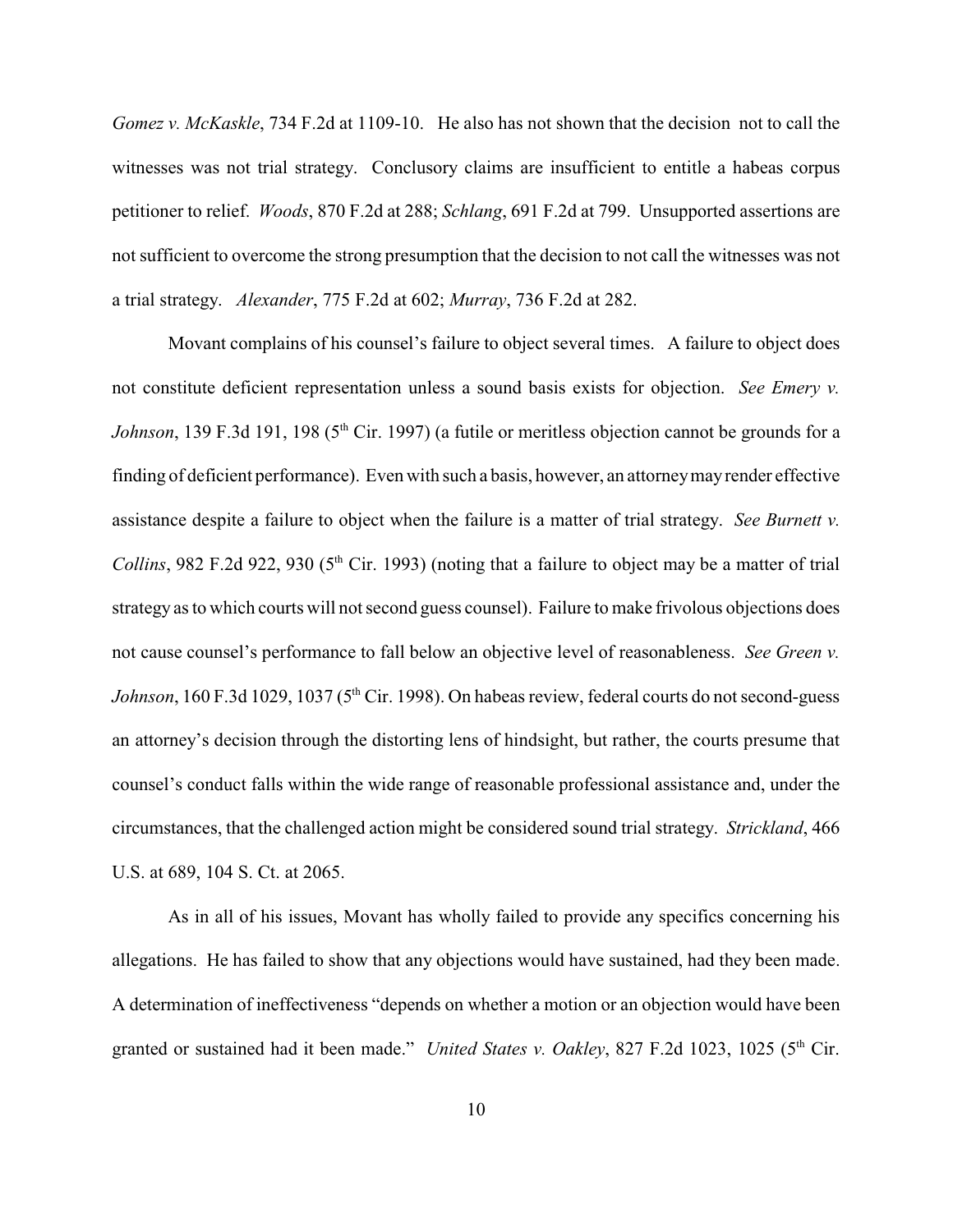1987). Movant presents no evidence that any motions or objections would have been granted or sustained. *Id*. It is well-settled that counsel is not required to file meritless motions. *United States v. Gibson*, 55 F.3d 173, 179 (5<sup>th</sup> Cir. 1995).

Movant also asserts that counsel's failure to file a motion to sever his case resulted in ineffective assistance of counsel. However, there is no duty to move for severance merely because of potentially exculpatory testimony of a co-defendant exists. *Schwander v. Blackburn* , 750 F.2d 494, 501 ( $5<sup>th</sup>$  Cir. 1985). Defense counsel is not ineffective for failing to move for severance absent proof that a co-defendant's testimony would have had an exculpatory effect. *Id*. Here, Movant presents no evidence showing that his co-defendant would have testified on his behalf or that he suffered any prejudice from being tried with his co-defendant. Movant has failed to allege facts demonstrating that the failure to file the motions rendered the trial as a whole fundamentally unfair. *Bailey v. Procunier,* 744 F.2d 1166, 169 (5<sup>th</sup> Cir. 1984). Movant presents no evidence that such a motion would have been granted. *Oakley*, 827 F.2d at 1025. He has also failed to show deficient performance or prejudice. *Strickland*, 466 U.S. at 694, 104 S. Ct. at 2068.

Movant asserts that trial counsel was ineffective for advising him not to testify on his own behalf. A criminal defendant has a constitutional right to testify on his own behalf. *Rock v. Arkansas*, 483 U.S. 44, 49-53, 107 S. Ct. 2704, 2708 -10, 97 L. Ed.2d 37 (1987). However, trial counsel's decision as to whether a defendant will testify is reviewed as part of counsel's trial strategy. *United States v. Mullins*, 315 F.3d 449, 453 (5<sup>th</sup> Cir. 2002). In this case, Movant has not shown that he wished to testify and that counsel prevented him from doing so. Likewise, he has not shown that the decision not to call Petitioner to testify was not trial strategy. Conclusory claims are insufficient to entitle a habeas corpus petitioner to relief. *Woods*, 870 F.2d at 288; *Schlang*, 691 F.2d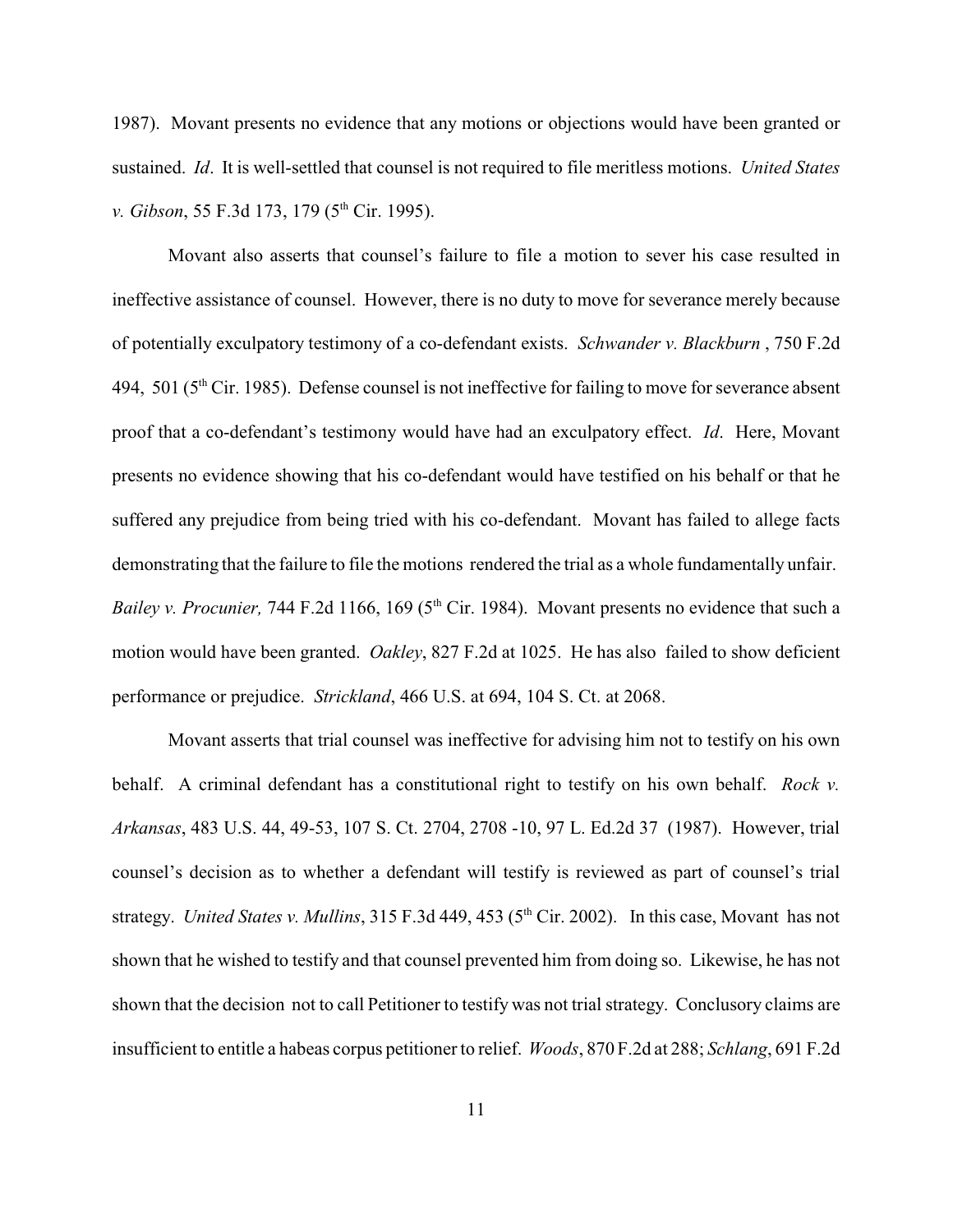at 799. Unsupported assertions are not sufficient to overcome the strong presumption that the decision to not call the witnesses was not a trial strategy. *Alexander*, 775 F.2d at 602; *Murray*, 736 F.2d at 282.

Movant argues that trial counsel failed to adequately cross-examine witnesses. Crossexamination of a witness is a matter of trial strategy. *United States v. Green*, 882 F.2d 999, 1002  $(5<sup>th</sup> Cir. 1989)$ . However, Movant has failed to show that further or different cross-examination would have altered the outcome of the case. *Id*. He has failed to show deficient performance or that there is a reasonable probability that, but for counsel's alleged unprofessional errors, the result of the proceeding would have been different. *Strickland*, 466 U.S. at 694, 104 S. Ct. at 2068.

Movant then claims that his appellate counsel was ineffective for failing to raise on appeal issues concerning alleged prosecutorial misconduct, a misstatement of law concerning the burden of proof, and the joinder of Movant and his co-defendants at trial. The issue of severance has already been discussed above and found to be without merit. Further, a review of the jury instructions show that the jury was properly charged as to the burden of proof of finding guilty beyond a reasonable doubt.

Claims of prosecutorial misconduct are determined on a case by case basis. *Stahl v. State*, 749 S.W.2d 826, 830 (Tex. Crim. App. 1988). Prosecutorial misconduct has been found where the prosecutor's actions deliberately violated an express court order and where the prosecutor's misconduct was "so blatant as to border on being contumacious." *Id*. at 831. It may also be shown where the prosecutor asks a question that is clearly calculated to inflame the minds of the jury and is of such a character as to suggest the impossibility of withdrawing the impression produced. *See Huffman v. State*, 746 S.W.2d 212, 218 (Tex. Crim. App. 1988).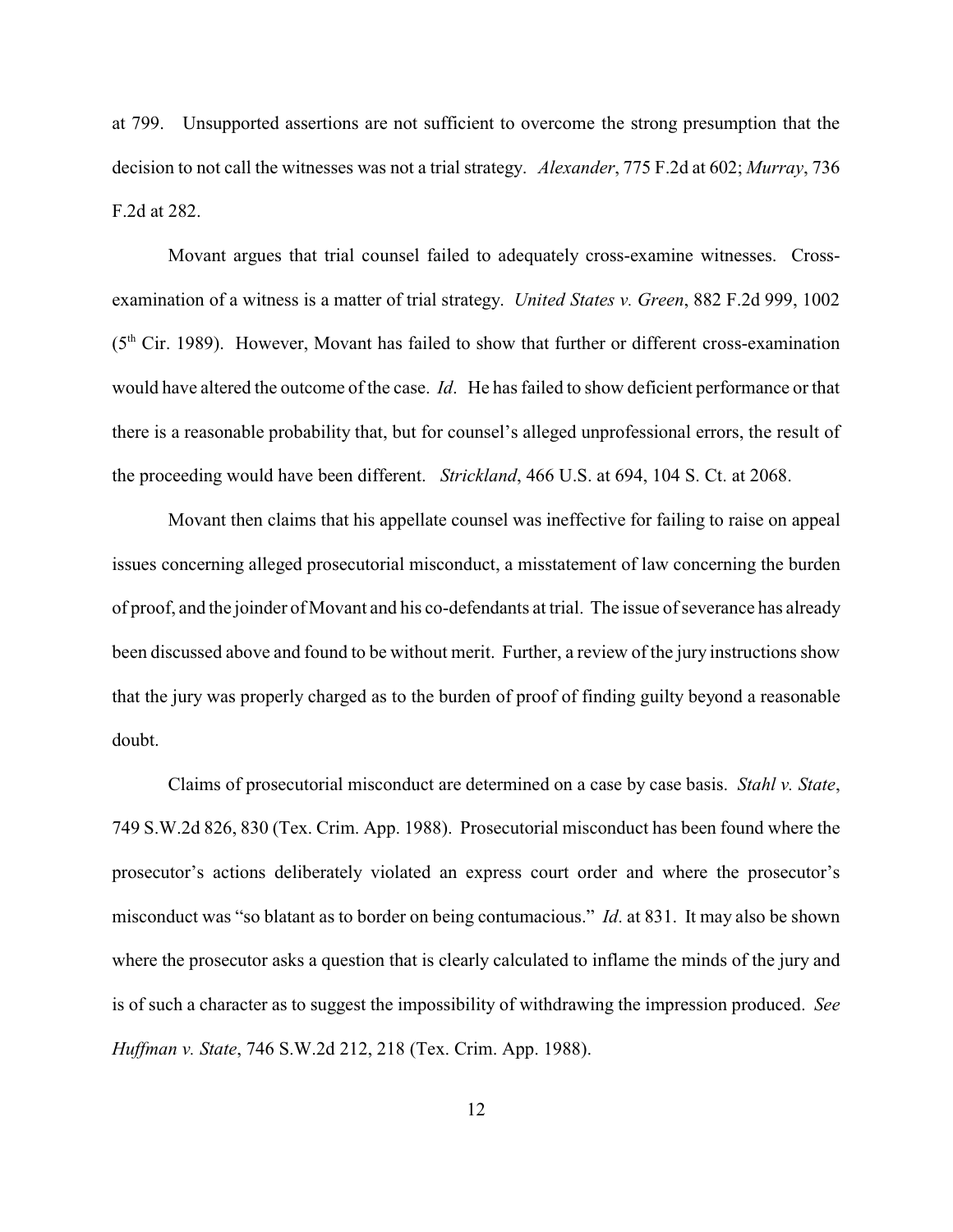Where improper prosecutorial argument is asserted as a basis for habeas relief, "it is not enough that the prosecutor's remarks were undesirable or even universally condemned.'" *Darden v. Wainwright*, 477 U.S. 168, 181, 106 S. Ct. 2462, 91 L. Ed.2d 144 (1986). Rather, the relevant question is whether the prosecutor's comments "so infected the trial with unfairness as to make the resulting conviction a denial of due process." *Id*. In order to constitute a denial of due process, the acts complained of must be of such character as to necessarily prevent a fair trial. *Jones v. Scott*, 69 F.3d 1255, 1278 ( $5<sup>th</sup>$  Cir. 1995). Moreover, the burden is on the habeas petition to show a reasonable probability that, but for the remarks, the result would have been different.<sup>1</sup> Id. Movant has, again, failed to point to evidence in the record or otherwise, to show evidence of his claims. He has likewise failed to show that the prosecutor's comments "so infected the trial with unfairness as to make the resulting conviction a denial of due process." *Darde*n, 477 U.S. at 181, 106 S. Ct. at 2471. He has also failed to show that such acts prevented a fair trial. *Jones*, 69 F.2d at 1278.

Finally, as it concerns Movant's alleged conflict of interest claim that counsel was ineffective for being both trial and appellate counsel, he misunderstands the legal concept of conflict of interest. A conflict of interest exists when a defendant stands to gain significantly by advancing plausible arguments that are damaging to the cause of a co-defendant whom counsel is also representing. *United States v. Abner*, 825 F.2d 835, 842 (5<sup>th</sup> Cir. 1987). Prejudice is presumed in an ineffective assistance of counsel claim only if the defendant demonstrates that counsel actively represented conflicting interests and that an actual conflict of interest adversely affected counsel's performance. *Id*. To be entitled to relief, a petitioner must show that counsel labored under an actual conflict of

<sup>&</sup>lt;sup>1</sup> Counsel's failure to object to an argument at trial is an indication that it was not perceived as having a substantial adverse effect. *Id*.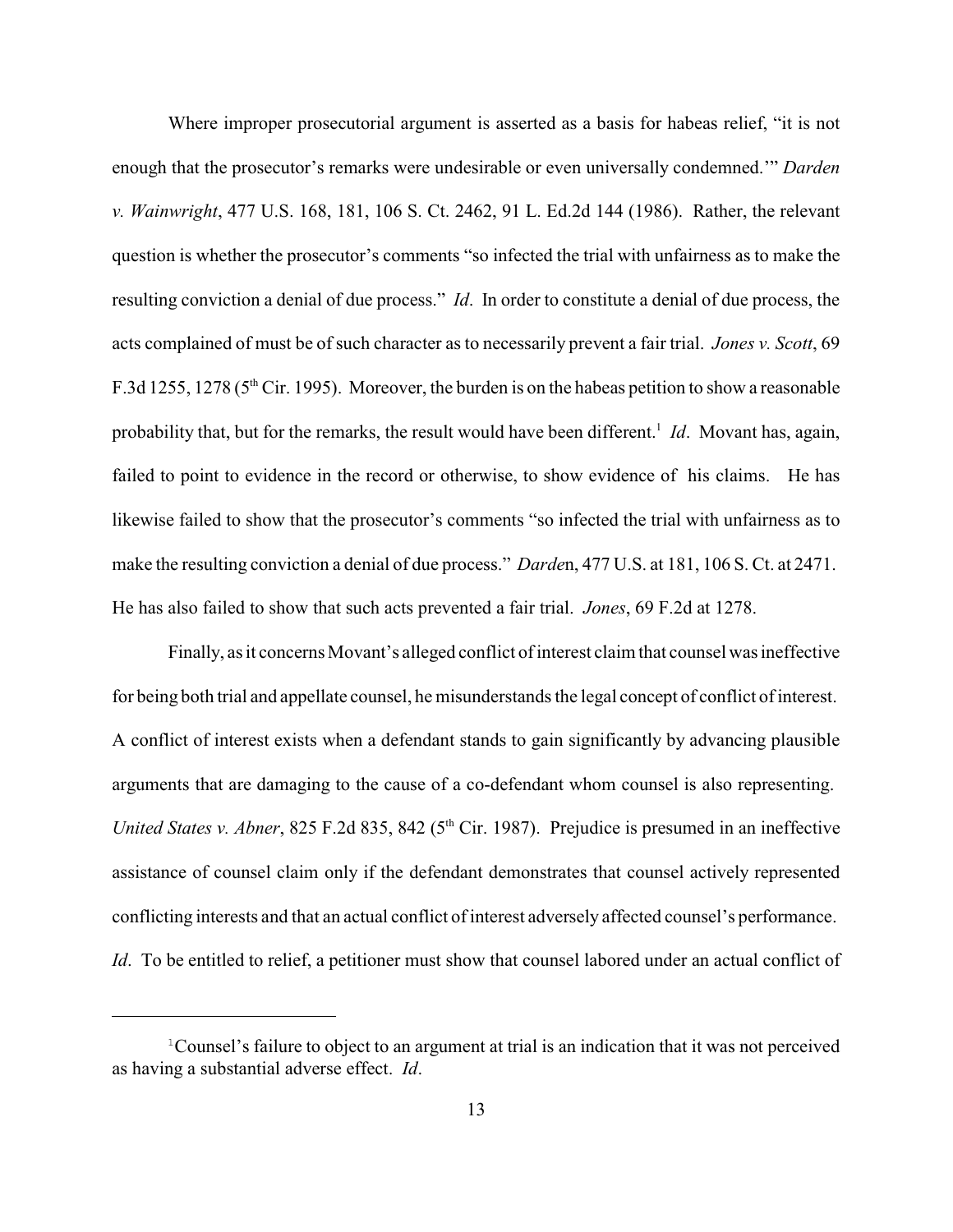interest that "adversely affected his counsel's performance and prejudice under *Strickland*." *Perillo v. Johnson*, 79 F.3d 441, 447 ( $5<sup>th</sup>$  Cir. 1996). The mere possibility of a conflict, absent a showing that the attorney actively represented conflicting interest, is not sufficient. *Id*. Movant has not shown that his counsel represented a co-defendant in his case, creating an actual conflict of interest. This issue is without merit.

Moreover, applicable to all of his appellate counsel claims, ineffective assistance of counsel claims are most often not raised until collateral proceedings are initiated because the record typically is not developed yet to show ineffective assistance of counsel. *See Massaro v. United States*, 538 U.S. 500, 500-01, 123 S. Ct. 1690, 1691-92, 155 L. Ed.2d 714 (2003) (discussion that requiring a petitioner to raise ineffective assistance of counsel claims on direct appeal would create risks as trial record may not be fully developed yet). Movant has failed to show a reasonable probability that, but for his counsel's failure to raise certain issues, he would have prevailed on his appeal. *Williams*, 529 U.S. 362, 120 S. Ct. 1495.

In sum, Movant has filed only non-specific, vague, conclusory allegations of ineffective assistance of trial and appellate counsel. He has neither shown deficient performance nor has he shown that there is a reasonable probability that, but for counsel's alleged unprofessional errors, the result of the proceeding would have been different. *Strickland*, 466 U.S. at 694, 104 S. Ct. at 2068. He also has not shown that, had appellate counsel raised certain issues on appeal, he would have prevailed. *Sharp*, 930 F.2d at 453. Movant has failed to allege or show evidence of errors of "constitutional or jurisdictional magnitude." *Shaid*, 937 F.2d at 232. He has failed to show a violation of a federal constitutional right. *Lowery*, 988 F.2d at 1367. Accordingly, his motion should be denied.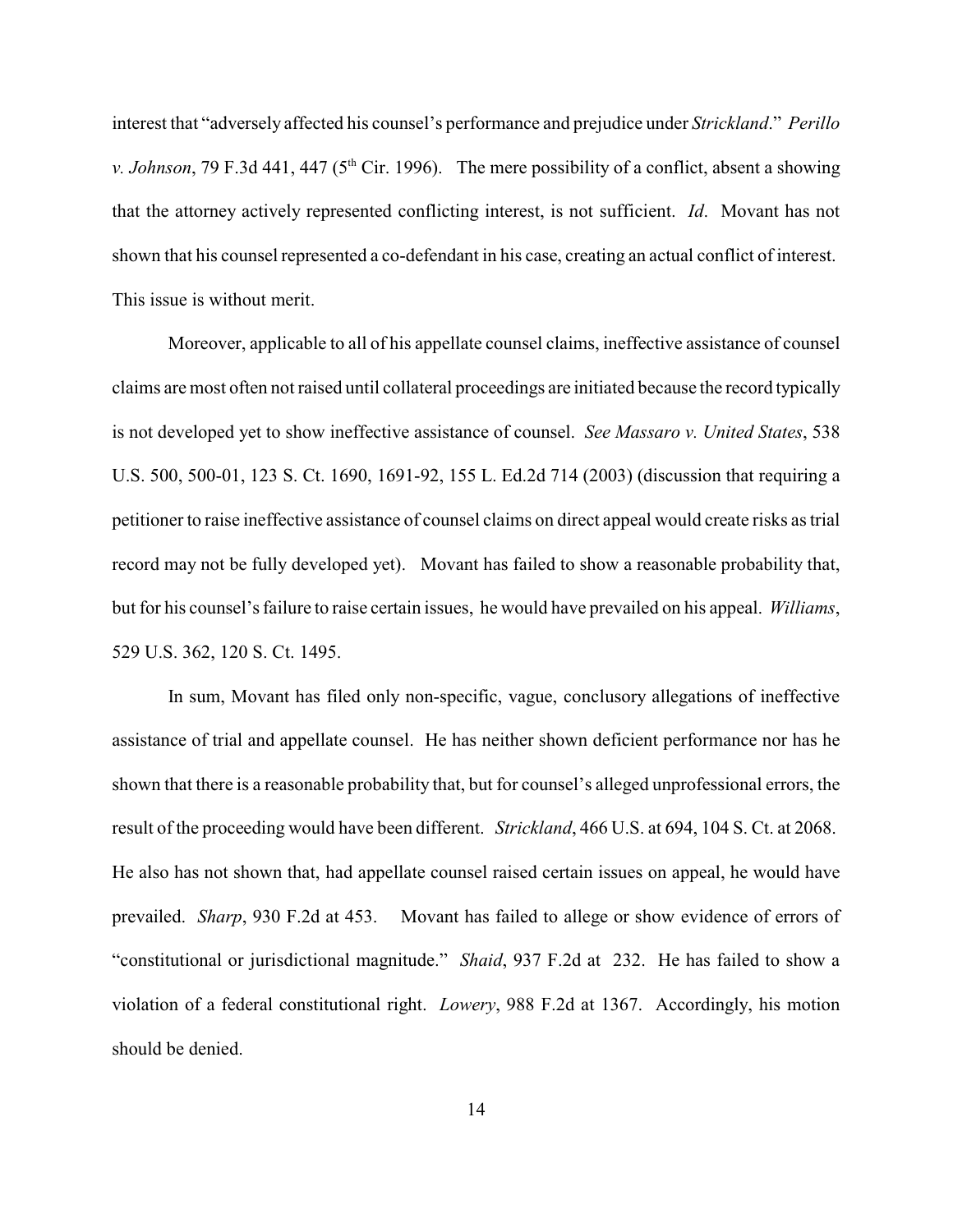#### Certificate of Appealability

An appeal may not be taken to the court of appeals from a final order in a proceeding under § 2255 "unless a circuit justice or judge issues a certificate of appealability." 28 U.S.C. § 2253(c)(1)(B). Although Movant has not yet filed a notice of appeal, it is respectfully recommended that this Court, nonetheless, address whether he would be entitled to a certificate of appealability. *See Alexander v. Johnson*, 211 F.3d 895, 898 (5th Cir. 2000) (A district court may *sua sponte* rule on a certificate of appealability because "the district court that denies a [movant] relief is in the best position to determine whether the [movant] has made a substantial showing of a denial of a constitutional right on the issues before the court. Further briefing and argument on the very issues the court has just ruled on would be repetitious.").

A certificate of appealability may issue only if a movant has made a substantial showing of the denial of a constitutional right. 28 U.S.C.  $\S$  2253(c)(2). The Supreme Court fully explained the requirement associated with a "substantial showing of the denial of a constitutional right" in *Slack v. McDaniel*, 529 U.S. 473, 484, 120 S. Ct. 1595, 1603-04, 146 L. Ed.2d 542 (2000). In cases where a district court rejected constitutional claims on the merits, the movant must demonstrate "that reasonable jurists would find the district court's assessment of the constitutional claims debatable or wrong." *Id.*; *Henry v. Cockrell*, 327 F.3d 429, 431 (5th Cir. 2003). When a district court denies a motion on procedural grounds without reaching the underlying constitutional claim, a COA should issue when the movant shows, at least, that jurists of reason would find it debatable whether the motion states a valid claim of the denial of a constitutional right and that jurists of reason would find it debatable whether the district court was correct in its procedural ruling. *Id.*

In this case, it is respectfully recommended that reasonable jurists could not debate the denial